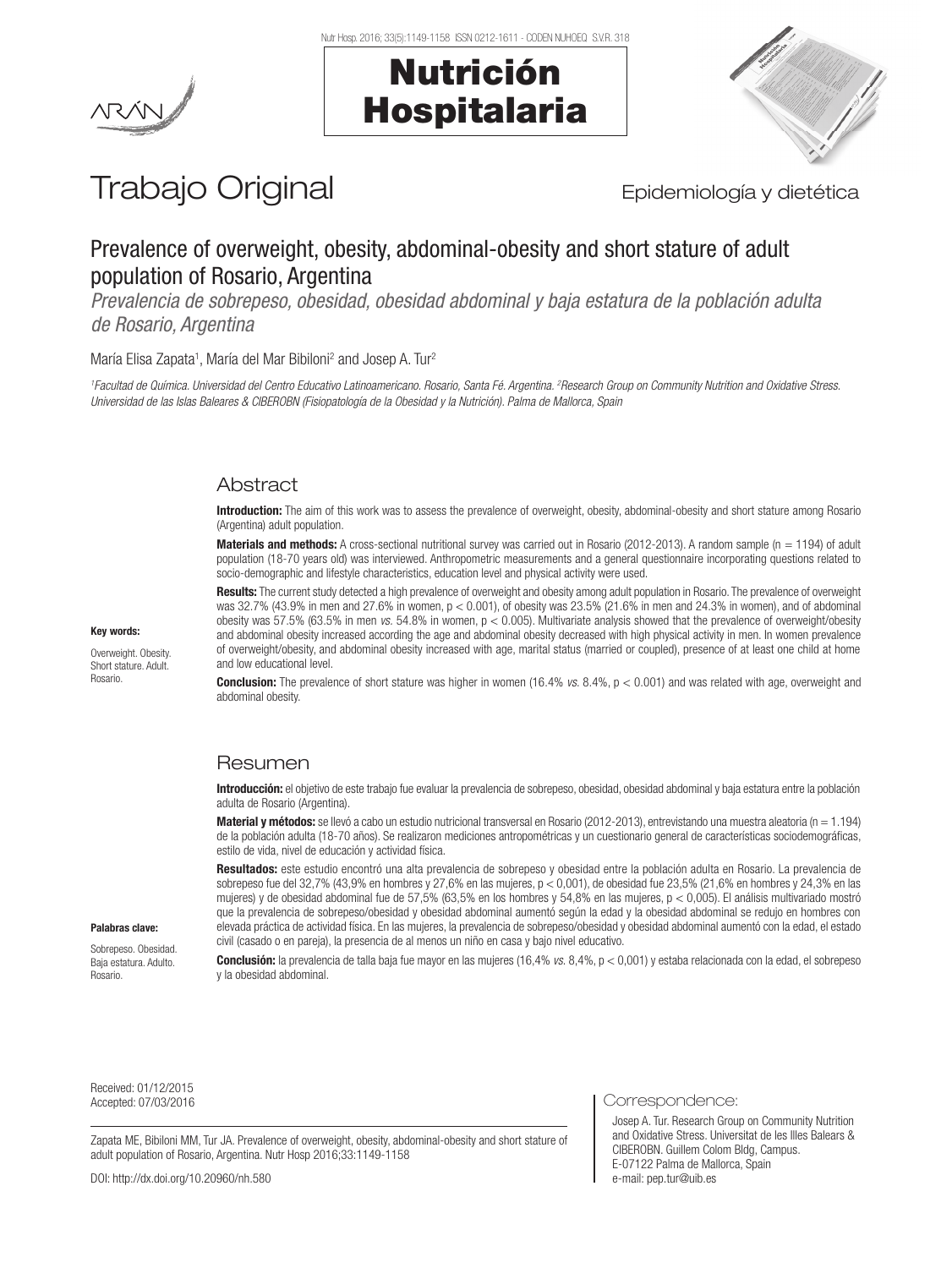#### **INTRODUCTION**

During the last century, industrialization, urbanization, economic development and the globalization have led to changes in the diet and lifestyle of people, with deep consequences on the health and nutritional status of the population. The economic transition that followed the industrialization came associated with demographic, epidemiological and nutritional transitions that have impacted producing important nutritional changes in urban and rural households, due to a multiplicity of factors that have influenced the lifestyle and food consumption patterns (1,2).

The World Health Organization (WHO) recognizes high blood pressure, tobacco use, high blood glucose, physical inactivity, and overweight and obesity as the leading global risk for mortality in the world. Overweight and obesity are responsible for 5% of deaths globally. A high body mass index (BMI) is a risk factor which account for cardiovascular and ischemic heart disease, the leading cause of death worldwide (3). WHO has defined obesity as the epidemic of the 21<sup>st</sup> century, which has high impact on morbidity and mortality, health and quality of life. The worldwide prevalence of obesity has almost doubled between 1980 and 2008 (4). Latin America has changed from a condition of high prevalence of low weight and deficit of growth towards a scenario marked by an increase in obesity and chronic diseases such as cardiovascular diseases, diabetes and cancer (5-8). Levels of overweight and obesity across low- and middle-income countries have approached levels found in higher-income countries (9).

The aim of this work was to assess the prevalence of overweight, obesity, abdominal-obesity and short stature among Rosario (Argentina) adult population.

#### MATERIALS AND METHODS

#### STUDY DESIGN

The present study is a population based cross-sectional nutritional survey carried out in the Rosario city (Argentina) between October 2012 and June 2013.

#### SAMPLE

The target population consisted of all inhabitants living in Rosario aged 18-70 years. The theoretical sample size was calculated take into account the prevalence of overweight and obesity (53.0%), inadequate energy intake (57.0%), low physical activity (51%) of Argentinian National Nutritional Survey (10) and the prevalence of overweight and obesity (53.4%), smoking habit (27.1%) and daily consumption of fruits (35.7%) and vegetables (37.6%) of Argentinian National Risk Factors Survey (11) and then was adjusted according to the Rosario census (12). The sample was set at a minimum of 365 men and 374 women in order to provide a specific relative precision of 5% (type I error =  $0.05$ ; type error II =  $0.10$ ) and 95% of confidence. The sampling technique included stratification according to age and sex of inhabitants, and random selection within subgroups in each Rosario Municipal District Centers (MCD) located in the six areas of the city (center, north, south, east, southwest, northwest) being the primary sampling units, and individuals within these district comprising the final sample units. Participants were recruited by opportunistic sampling at all Municipal District Centers (MCD) of Rosario. The final sample size was 1194 individuals, 373 men and 827 women. Pregnant and lactating women were excluded.

#### **ETHICS**

The project was approved by the Committee of Ethics in Research of the Public Health Secretary of Rosario Municipality (Resolution no. 1816/2010) on September 5, 2012, and authorized by the Sub Secretariat General of the Rosario Municipality.

All the aspects involved in the development of this project be undertaken by adhering to national and international regulations and the criteria referred to in the principles contained in the Declaration of Helsinki and of the law on secret statistical no. 17622 which guarantees the anonymity of the participants and the confidentiality of the information during the processing of the data. Each participant signed an informed consent prior to the survey.

#### ANTHROPOMETRIC MEASUREMENTS

Body weight was determined using a digital scale (OMROM® HBF - 500INT, Kyoto, Japan) to the nearest 100 g. The subjects were weighed in bare feet and minimum clothes wear, which was accounted for by subtracting the weight of the clothing that had not been removed, taking standard reference values. Height was determined using a portable anthropometer (CAM®, Buenos Aires, Argentina) to the nearest millimeter, with the subject standing, back to stadiometer, in bare feet, with the subject's head in the Frankfurt plane (the line from the auditory meatus to the lower border of the eye orbit). Waist circumference was determined using an inextensible and flexible measuring tape (Sanny medical®, SN- 40, Jaipur, India) to the nearest millimeter, and was measured with the subject of foot, on the horizontal plane equidistant between the bottom edge of the last rib and iliac crest, after an inspiration and deep exhalation, both were measured without clothes. Anthropometric measurements were performed by well-trained students of the last year of nutrition carrier in order to avoid the inter-observer coefficients of variation. According to the WHO classification the prevalence of overweight (BMI 25 to 29.9 kg/m<sup>2</sup>) and obesity (BMI  $\geq$  30 kg/m<sup>2</sup>) was calculated. Waist-to-height ratio (WHtR) was also calculated, and a cut-off of 0.5 was used to define abdominal obesity for men and women (13). Short stature in adulthood was defined as height < 153 cm among females and < 164 cm among males, according to the percentile 10 of national references (14).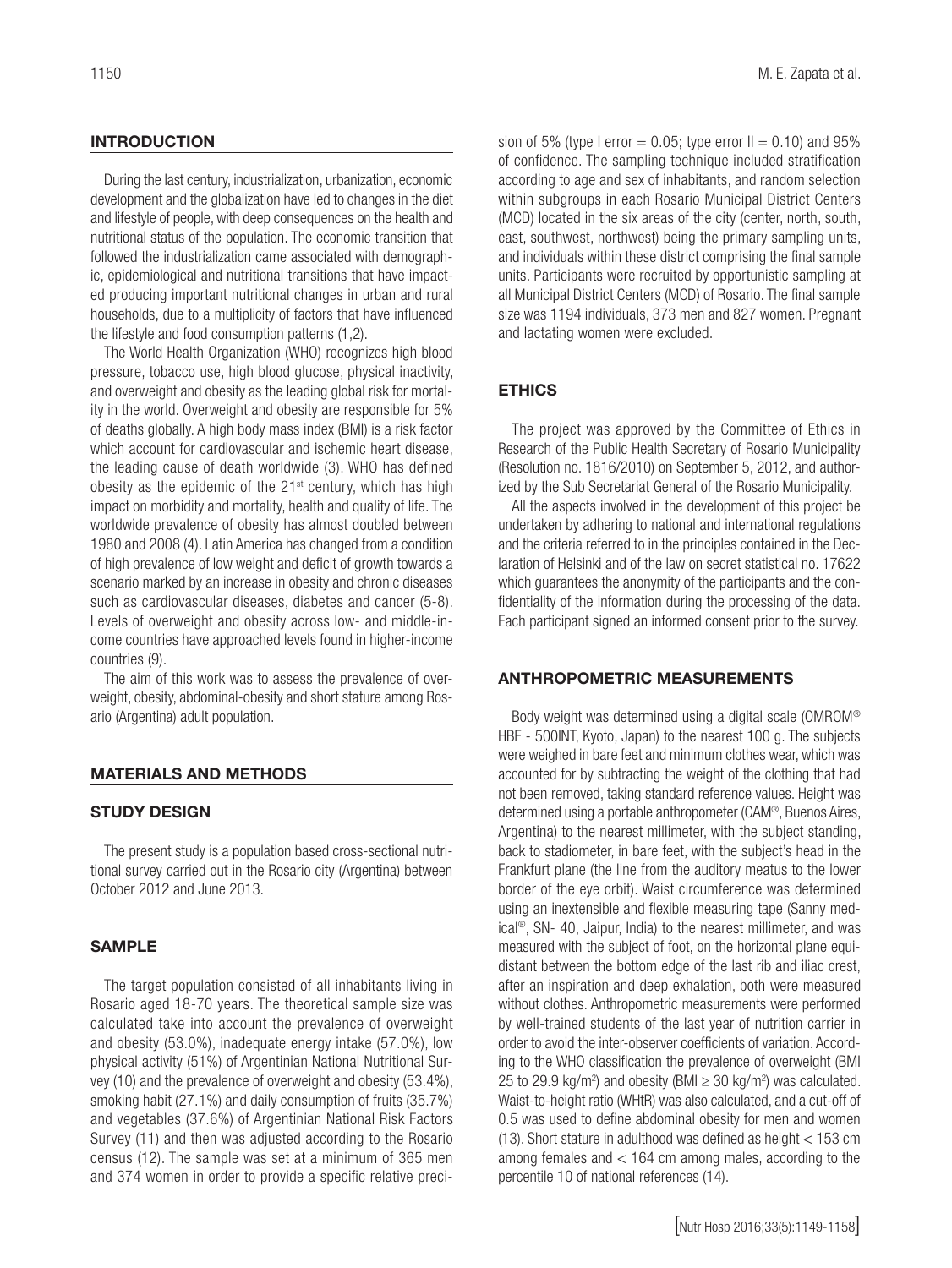#### GENERAL QUESTIONNAIRE

A questionnaire incorporating the following questions was used: age, marital status (single; married/coupled; unmarried/divorced/ widowed), living with at least one children (yes; no), education level (grouped according to complete years of formal education: low, ≤ 7 years; medium, 8-11 years; high ≥ 12 years), professional profile (grouped into student; unemployed; employed), smoking habits (yes; no), alcohol intake (yes; no) were utilized.

Physical activity level was evaluated according to the guidelines for data processing and analysis of the International Physical Activity Questionnaire (IPAQ) (15) in the short form (SF) to Argentina. The IPAQ-SF assesses four domains of physical activity over the previous week, including vigorous activity *(i.e.* activities that make breathing much harder than normal), moderate activity *(i.e.* activities that make breathing somewhat harder than normal), walking and time spent sitting. Data from the IPAQ-SF were scored as per the IPAQ-SF scoring protocol and classifieds into three categories (low; moderate; high) (16) according to the total time and METs (Estimated Metabolic Equivalents) by week.

#### STATISTICAL METHODS

Analyses were performed using SPSS version 21.0 (SPSS Inc., Chicago, IL, USA) and STATA version 12.1 (StataCorp, College Station, Texas, USA). Differences between group means were tested by an unpaired Students' t*-*test. Logistic regression models with the calculations of corresponding odds ratio (OR) and 95% confidence interval (CI) were used to examine the possible association between socio-demographic and lifestyle characteristics (independent variables) and overweight/obesity, abdominal-obesity and short stature (dependent variables). Multivariate analysis with adjustment for age was first carried out for all the socio-demographic and lifestyle variables that could be associated with the frequency of overweight/obesity, abdominal obesity and short stature. Multivariate analyses with adjustment for all variables were also used to examine the effect of the sociodemographic and lifestyle variables on the prevalence of overweight/ obesity, abdominal obesity and short stature. Level of significance for acceptance was  $p < 0.05$ .

#### **RESULTS**

Table I shows the characteristics of participants. Married or coupled was the most representative marital status in both sexes. More than half of participants lived with children. There were more men employed and more students among women. Smoking habit didn't show differences between sexes while alcohol consumption was higher in men. Women were less active than men.

The overall prevalence of overweight and obesity estimated for the adult population of Rosario was 32.7% (CI 95% 30.1- 35.4) and 23.5% (CI 95% 21.1-25.9%) respectively (Table II). Overweight was higher in men than women (43.9 *vs.* 27.6%, p < 0.001) while obesity was similar in both (21.6% *vs.* 24.3%). The prevalence of abdominal obesity (WtHR  $> 0.5$ ) was 57.5%, higher in men than women (63.5% *vs.* 54.8%, p < 0.005).

Weight, height and waist circumference showed significant differences between men and women of all age groups; weight and waist circumference increased with age, while height decreased. The mean BMI was lower than 25 kg/m<sup>2</sup> only in 18-30 y.o. subjects, with no differences between sexes. The prevalence of overweight was higher in men at all studied ages, while the prevalence of obesity didn't show differences between sexes. Abdominal obesity increased according to age and was higher among men (Table II).

Overweight/obesity and abdominal obesity in men showed positive relation only with age (Table III). The risk of overweight/ obesity tripled between age groups; the risk of abdominal obesity was 2.85 times higher at age 31-50 years and 9.08 times at age 51-70 years in comparison to the youngest group (18-30 years). Both showed significant differences after adjustment by all explanatory variables. Abdominal obesity had negative association with physical activity level. There were not significant differences in the prevalence of overweight/obesity and abdominal obesity according to the socio-demographic and lifestyle characteristics (Table III).

In women overweight/obesity and abdominal obesity were related with age, marital status, presence of children at home and educational level. The age was the variable that showed a greater relationship with overweight/obesity and abdominal obesity. From a group to the following one, the prevalence increased 2-3 fold, being significant after adjusting for all covariates; the same scenario was observed among men. Married or coupled women showed higher risk. Although the risk of abdominal obesity remained after adjustment for all covariates, the risk of overweight/obesity disappeared after adjustment by all explanatory variables. The risk of overweight/obesity and abdominal obesity, after adjustment by age, was double in women with at least one child at home. The prevalence of overweight/obesity and abdominal obesity decreased according to the increase of educational level. The risk of overweight/obesity, adjusted by all covariates, was lower 65% in women with medium level and 81% among those with high education level, whereas the risk of abdominal obesity was lower four times in women with medium education level and nine times in women with high level; this association was different after adjustment for all the explanatory variables. Abdominal obesity was higher in non-smokers women and in those that not consume alcohol. Women with medium physical activity level showed the highest risk of abdominal obesity, being significant after adjustment by all explanatory variables (Table IV).

The prevalence of short stature was 16.4% in women and 8.4% in men ( $p < 0.001$ ). Men with less education ( $p = 0.031$ ) and unemployed ( $p = 0.016$ ) showed higher prevalence of height below p10, while in women the prevalence of short stature increased according to age ( $p = 0.001$ ), decreased according to the educational level ( $p = 0.005$ ), was lower in single women  $(p = 0.009)$ , higher in women who did not consume alcohol  $(p = 0.007)$  and decreased according to the increase of physical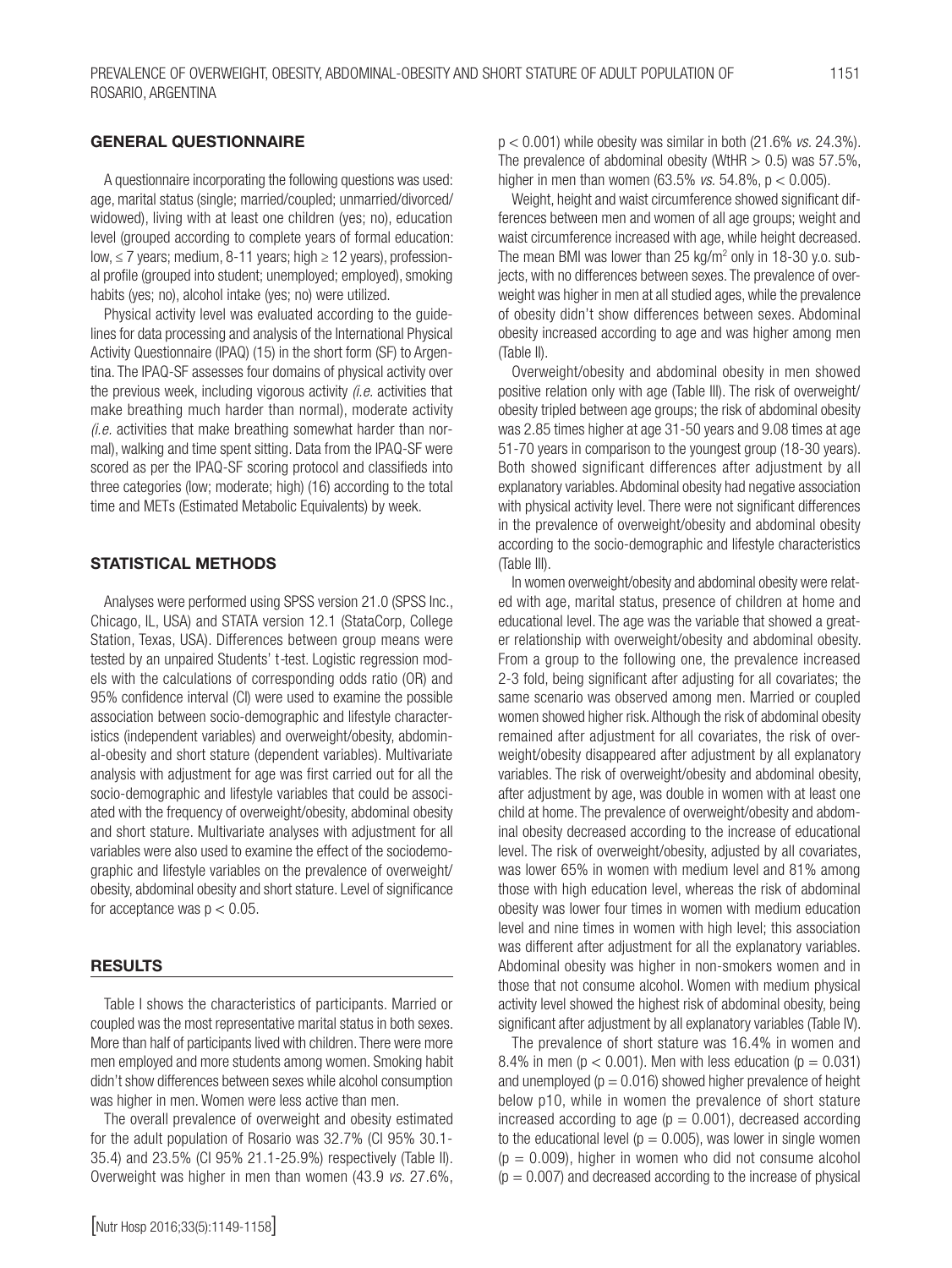| 31.1<br>68.9<br>$39.7 \pm 14.7$<br>$39.5 \pm 15.0$<br>$39.4 \pm 15.1$<br>0.710<br>$18 - 30$<br>39.3<br>37.7<br>40.0<br>$31 - 50$<br>34.3<br>35.8<br>33.7<br>$51 - 70$<br>26.4<br>26.4<br>26.4<br>Educational level (%)#<br>0.140<br>24.8<br>21.6<br>26.2<br>Low<br>60.8<br>Medium<br>62.0<br>60.3<br>14.4<br>16.4<br>13.5<br>High<br>Marital status (%)#<br>0.024<br>Single<br>37.6<br>41.0<br>36.1<br>Married or coupled<br>52.7<br>52.6<br>52.7<br>Separated, divorced, widowed<br>9.7<br>6.5<br>11.2<br>Living with children (%)‡<br>< 0.001<br>43.2<br>33.4<br>47.6<br>None<br>56.8<br>At least one child at home<br>66.6<br>52.4<br>Professional profile (%)#<br>< 0.001<br>Student<br>10.1<br>7.0<br>11.6<br>22.0<br>12.7<br>Unemployed<br>26.3<br>62.2<br>Employed<br>67.8<br>80.3<br>0.251<br>78.0<br>76.0<br>78.9<br>No<br>22.0<br>Yes<br>24.0<br>21.1<br>< 0.001 |                          |  |  |  |  |  |  |  |
|----------------------------------------------------------------------------------------------------------------------------------------------------------------------------------------------------------------------------------------------------------------------------------------------------------------------------------------------------------------------------------------------------------------------------------------------------------------------------------------------------------------------------------------------------------------------------------------------------------------------------------------------------------------------------------------------------------------------------------------------------------------------------------------------------------------------------------------------------------------------------|--------------------------|--|--|--|--|--|--|--|
|                                                                                                                                                                                                                                                                                                                                                                                                                                                                                                                                                                                                                                                                                                                                                                                                                                                                            | $\%$                     |  |  |  |  |  |  |  |
|                                                                                                                                                                                                                                                                                                                                                                                                                                                                                                                                                                                                                                                                                                                                                                                                                                                                            | Age (years)+             |  |  |  |  |  |  |  |
|                                                                                                                                                                                                                                                                                                                                                                                                                                                                                                                                                                                                                                                                                                                                                                                                                                                                            |                          |  |  |  |  |  |  |  |
|                                                                                                                                                                                                                                                                                                                                                                                                                                                                                                                                                                                                                                                                                                                                                                                                                                                                            |                          |  |  |  |  |  |  |  |
|                                                                                                                                                                                                                                                                                                                                                                                                                                                                                                                                                                                                                                                                                                                                                                                                                                                                            |                          |  |  |  |  |  |  |  |
|                                                                                                                                                                                                                                                                                                                                                                                                                                                                                                                                                                                                                                                                                                                                                                                                                                                                            |                          |  |  |  |  |  |  |  |
|                                                                                                                                                                                                                                                                                                                                                                                                                                                                                                                                                                                                                                                                                                                                                                                                                                                                            |                          |  |  |  |  |  |  |  |
|                                                                                                                                                                                                                                                                                                                                                                                                                                                                                                                                                                                                                                                                                                                                                                                                                                                                            |                          |  |  |  |  |  |  |  |
|                                                                                                                                                                                                                                                                                                                                                                                                                                                                                                                                                                                                                                                                                                                                                                                                                                                                            |                          |  |  |  |  |  |  |  |
|                                                                                                                                                                                                                                                                                                                                                                                                                                                                                                                                                                                                                                                                                                                                                                                                                                                                            |                          |  |  |  |  |  |  |  |
|                                                                                                                                                                                                                                                                                                                                                                                                                                                                                                                                                                                                                                                                                                                                                                                                                                                                            |                          |  |  |  |  |  |  |  |
|                                                                                                                                                                                                                                                                                                                                                                                                                                                                                                                                                                                                                                                                                                                                                                                                                                                                            |                          |  |  |  |  |  |  |  |
|                                                                                                                                                                                                                                                                                                                                                                                                                                                                                                                                                                                                                                                                                                                                                                                                                                                                            |                          |  |  |  |  |  |  |  |
|                                                                                                                                                                                                                                                                                                                                                                                                                                                                                                                                                                                                                                                                                                                                                                                                                                                                            |                          |  |  |  |  |  |  |  |
|                                                                                                                                                                                                                                                                                                                                                                                                                                                                                                                                                                                                                                                                                                                                                                                                                                                                            |                          |  |  |  |  |  |  |  |
|                                                                                                                                                                                                                                                                                                                                                                                                                                                                                                                                                                                                                                                                                                                                                                                                                                                                            |                          |  |  |  |  |  |  |  |
|                                                                                                                                                                                                                                                                                                                                                                                                                                                                                                                                                                                                                                                                                                                                                                                                                                                                            |                          |  |  |  |  |  |  |  |
|                                                                                                                                                                                                                                                                                                                                                                                                                                                                                                                                                                                                                                                                                                                                                                                                                                                                            |                          |  |  |  |  |  |  |  |
|                                                                                                                                                                                                                                                                                                                                                                                                                                                                                                                                                                                                                                                                                                                                                                                                                                                                            |                          |  |  |  |  |  |  |  |
|                                                                                                                                                                                                                                                                                                                                                                                                                                                                                                                                                                                                                                                                                                                                                                                                                                                                            |                          |  |  |  |  |  |  |  |
|                                                                                                                                                                                                                                                                                                                                                                                                                                                                                                                                                                                                                                                                                                                                                                                                                                                                            | Smoking habits (%)#      |  |  |  |  |  |  |  |
|                                                                                                                                                                                                                                                                                                                                                                                                                                                                                                                                                                                                                                                                                                                                                                                                                                                                            |                          |  |  |  |  |  |  |  |
|                                                                                                                                                                                                                                                                                                                                                                                                                                                                                                                                                                                                                                                                                                                                                                                                                                                                            |                          |  |  |  |  |  |  |  |
|                                                                                                                                                                                                                                                                                                                                                                                                                                                                                                                                                                                                                                                                                                                                                                                                                                                                            | Alcohol consumption (%)± |  |  |  |  |  |  |  |
| 32.3<br>20.2<br>37.8<br>No                                                                                                                                                                                                                                                                                                                                                                                                                                                                                                                                                                                                                                                                                                                                                                                                                                                 |                          |  |  |  |  |  |  |  |
| 67.7<br>79.8<br>62.2<br>Yes                                                                                                                                                                                                                                                                                                                                                                                                                                                                                                                                                                                                                                                                                                                                                                                                                                                |                          |  |  |  |  |  |  |  |
| < 0.001                                                                                                                                                                                                                                                                                                                                                                                                                                                                                                                                                                                                                                                                                                                                                                                                                                                                    | PA level (%)#            |  |  |  |  |  |  |  |
| 51.9<br>46.4<br>Low<br>54.4                                                                                                                                                                                                                                                                                                                                                                                                                                                                                                                                                                                                                                                                                                                                                                                                                                                |                          |  |  |  |  |  |  |  |
| 31.9<br>32.6<br>Medium<br>30.5                                                                                                                                                                                                                                                                                                                                                                                                                                                                                                                                                                                                                                                                                                                                                                                                                                             |                          |  |  |  |  |  |  |  |
| 16.2<br>23.2<br>13.0<br>High                                                                                                                                                                                                                                                                                                                                                                                                                                                                                                                                                                                                                                                                                                                                                                                                                                               |                          |  |  |  |  |  |  |  |

Table I. Socio-demographic characteristics of study participants

Data were expressed as †mean  $\pm$  standard deviation, and  $\sharp\%$ ; \*Gender differences were tested by means of  $\chi^2$ .

activity practice ( $p = 0.027$ ). Women with overweight and abdominal obesity showed higher prevalence of short stature. The risk of short stature in women, adjusted by age, was higher according to the age, to the lower education level, to the alcohol consumption, and to overweight and abdominal obesity. After adjustment for all explanatory variables, age, abdominal obesity and medium physical activity level showed association with short stature (Table V).

#### **DISCUSSION**

The present results reveal the magnitude of overweight/ obesity and abdominal obesity among adult population of Rosario, Argentina. Levels of overweight and obesity across low- and middle-income countries showed similar levels to those found in higher-income countries, particularly in the Middle East, North Africa, Latin America and the Caribbean[9]. The observed prevalence of overweight and obesity (32.7% and 23.5% respectively) is closely related with the observed at the Argentinian national level in successive years that was conducted by the National Survey of Risk Factors for No Communicable Diseases (NSRF) (11,17,18). The prevalence of overweight and obesity in 2005 was 34.4% and 14.6% (11); in 2009 35.4% and 18.0% (17); in 2013 37.1% and 20.8% (18), respectively. The higher prevalence of overweight observed in men (43.9 *vs.* 27.6%, p < 0.0001) also matches to the NSRF at Argentinian national level (43.2% in men and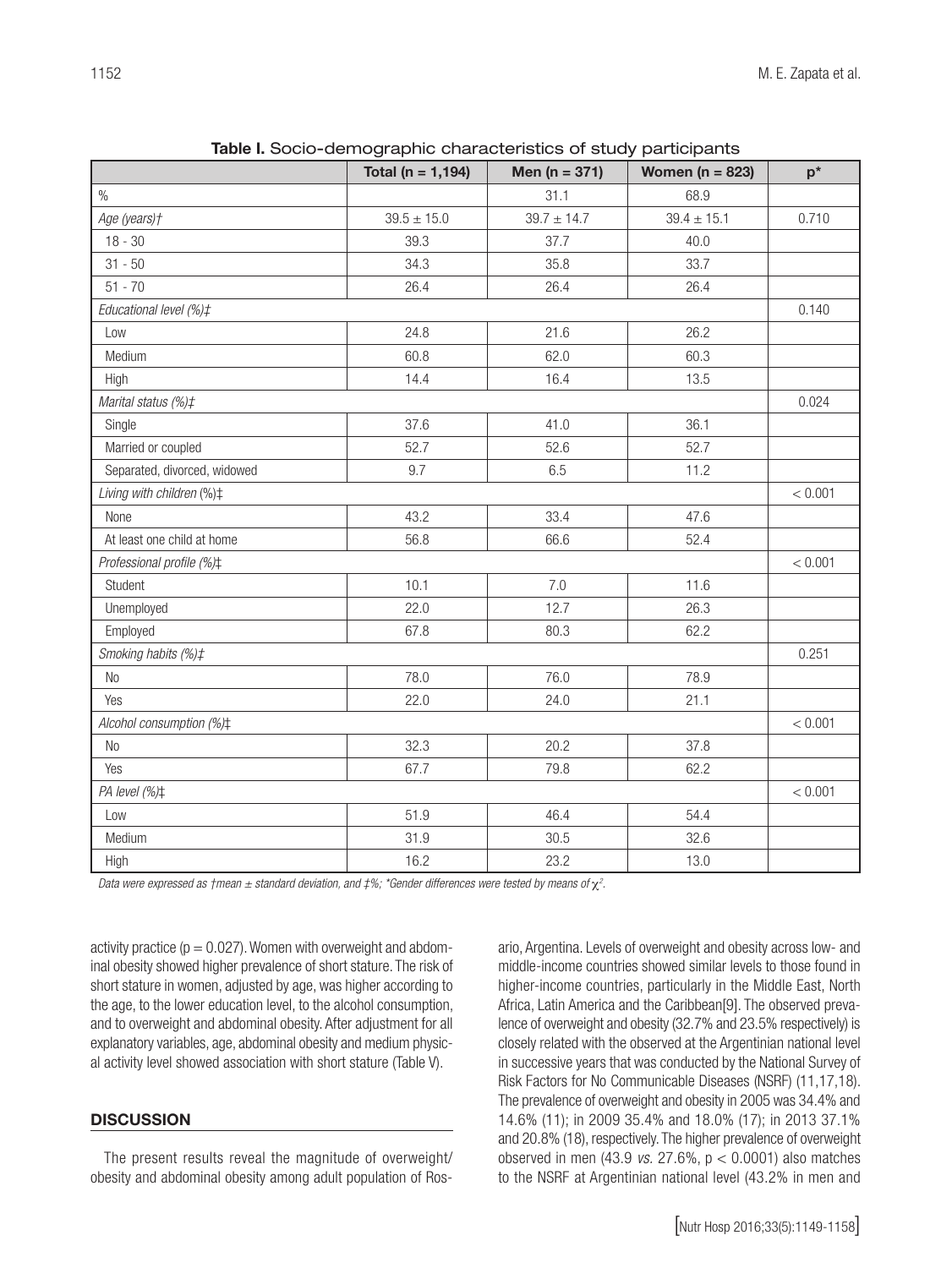|                                      |              | <b>Men</b><br><b>Women</b> |              |                  |                |
|--------------------------------------|--------------|----------------------------|--------------|------------------|----------------|
|                                      | $\mathsf{n}$ | mean $\pm$ SD, %           | $\mathsf{n}$ | mean $\pm$ SD, % | p <sup>2</sup> |
| Weight (kg)+                         | 371          | $81.6 \pm 14.7$            | 823          | $67.9 \pm 15.5$  | < 0.001        |
| 18-30 years-old                      | 140          | $75.1 \pm 12.6$            | 329          | $62.3 \pm 13.1$  | < 0.001        |
| 31-50 years-old                      | 133          | $85.0 \pm 14.5$            | 277          | $70.9 \pm 16.5$  | < 0.001        |
| 51-70 years-old                      | 98           | $86.5 \pm 14.7$            | 217          | $72.6 \pm 14.9$  | < 0.001        |
| Height (cm)+                         | 371          | $173.6 \pm 7.1$            | 823          | $160.0 \pm 6.5$  | < 0.001        |
| 18-30 years-old                      | 140          | $174.3 \pm 7.2$            | 329          | $161.5 \pm 6.0$  | < 0.001        |
| 31-50 years-old                      | 133          | $174.3 \pm 6.9$            | 277          | $159.8 \pm 6.7$  | < 0.001        |
| 51-70 years-old                      | 98           | $171.7 \pm 6.9$            | 217          | $158.2 \pm 6.4$  | < 0.001        |
| $BMI (kg/m2)$ †                      | 371          | $27.1 \pm 4.6$             | 823          | $26.6 \pm 6.3$   | 0.136          |
| 18-30 years-old                      | 140          | $24.6 \pm 3.5$             | 329          | $23.9\pm5.0$     | 0.073          |
| 31-50 years-old                      | 133          | $28.0 \pm 4.6$             | 277          | $27.8 \pm 6.7$   | 0.788          |
| 51-70 years-old                      | 98           | $29.3 \pm 4.6$             | 217          | $29.1 \pm 6.0$   | 0.687          |
| Prevalence of overweight (%)#        | 371          | 43.9                       | 823          | 27.6             | < 0.001        |
| 18-30 years-old                      | 140          | 35.7                       | 329          | 19.5             | < 0.001        |
| 31-50 years-old                      | 133          | 48.9                       | 277          | 30.3             | < 0.001        |
| 51-70 years-old                      | 98           | 49.0                       | 217          | 36.4             | 0.035          |
| Prevalence of obesity (%)#           | 371          | 21.6                       | 823          | 24.3             | 0.301          |
| 18-30 years-old                      | 140          | 7.1                        | 329          | 10.9             | 0.206          |
| 31-50 years-old                      | 133          | 25.6                       | 277          | 30.0             | 0.356          |
| 51-70 years-old                      | 98           | 36.7                       | 217          | 37.3             | 0.920          |
| Waist circumference (cm)+            | 370          | $93.3 \pm 13.7$            | 818          | $84.5 \pm 15.6$  | < 0.001        |
| 18-30 years-old                      | 140          | $84.7 \pm 9.8$             | 329          | $76.9 \pm 12.8$  | < 0.001        |
| 31-50 years-old                      | 133          | $95.2 \pm 11.7$            | 274          | $87.1 \pm 15.7$  | < 0.001        |
| 51-70 years-old                      | 97           | $103.1 \pm 13.5$           | 215          | $92.8 \pm 13.9$  | < 0.001        |
| WHtR <sup>+</sup>                    | 370          | $0.54 \pm 0.08$            | 818          | $0.53 \pm 0.10$  | 0.112          |
| 18-30 years-old                      | 140          | $0.49\pm0.05$              | 329          | $0.48\pm0.08$    | 0.165          |
| 31-50 years-old                      | 133          | $0.55 \pm 0.07$            | 274          | $0.55 \pm 0.10$  | 0.945          |
| 51-70 years-old                      | 97           | $0.60 \pm 0.08$            | 215          | $0.59 \pm 0.09$  | 0.209          |
| Prevalence of abdominal-obesity (%)# | 370          | 63.5                       | 818          | 54.8             | 0.005          |
| 18-30 years-old                      | 140          | 37.1                       | 329          | 30.1             | 0.135          |
| 31-50 years-old                      | 133          | 71.4                       | 274          | 62.8             | 0.085          |
| 51-70 years-old                      | 97           | 90.7                       | 215          | 82.3             | 0.055          |

Table II. Anthropometric characteristics, overweight, obesity and abdominal-obesity prevalence among adult population<sup>1,2</sup>

*BMI: body mass index; WHtR: waist-to-height ratio. 1 Data were expressed as †mean ± standard deviation, and ‡%. 2 Gender differences were tested by an †unpaired Students' t-test, and by ‡*χ*<sup>2</sup> .*

28.4% in women) and in Santa Fe province (45.8% in men and 27.0% in women) (17). Obesity prevalence was no different between sexes, being slightly higher in women (21.6% in men and 24.3% in women), although the NRFS showed a higher prevalence in men at Argentinian national level (19.1% *vs.* 17.1%) and in Santa Fe province (20.5% *vs.* 19.7%) (17).

The association between sociodemographic and lifestyle factors and overweight/obesity and abdominal obesity in Rosario adult population showed that age is one of the strength factors associated with the prevalence, whereas in women the educational level was strongly associated with overweight/obesity and abdominal obesity. NSRF showed that the prevalence of overweight and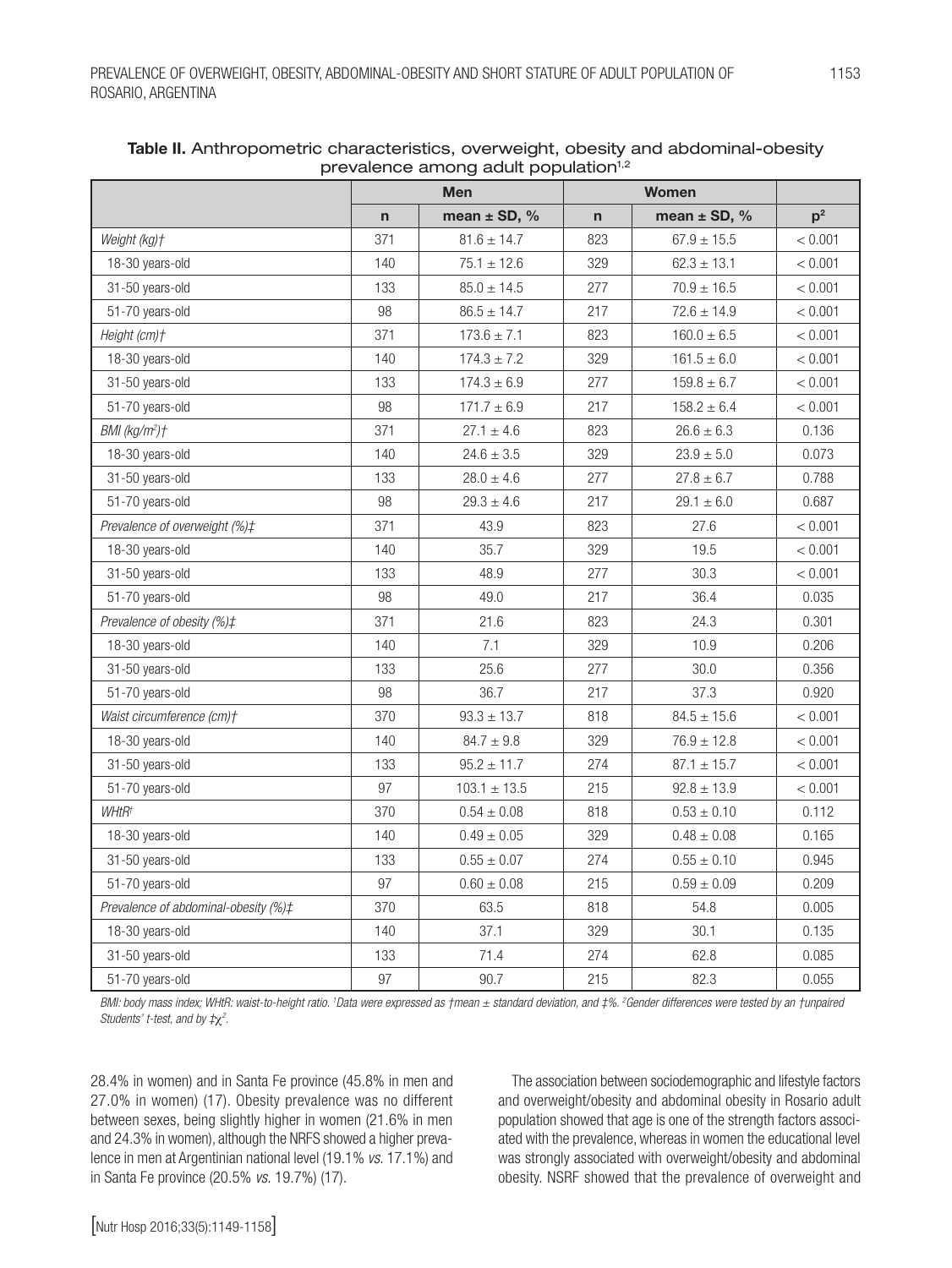| Table III. Socio-demographic and lifestyle characteristics among men classified as                         |  |  |
|------------------------------------------------------------------------------------------------------------|--|--|
| overweight/obesity (BMI $\geq$ 25 kg/m <sup>2</sup> ) and abdominal-obese (WHtR $\geq$ 0.5) <sup>1,2</sup> |  |  |

|                                    | …ע… – – – ישי<br>Overweight/obesity    |                                           |                                          |                                                              |                      | <b>Abdominal-obesity</b>  |                                          |                                                              |  |  |
|------------------------------------|----------------------------------------|-------------------------------------------|------------------------------------------|--------------------------------------------------------------|----------------------|---------------------------|------------------------------------------|--------------------------------------------------------------|--|--|
|                                    | <b>BMI</b><br>$< 25$ kg/m <sup>2</sup> | <b>BMI</b><br>$\geq$ 25 kg/m <sup>2</sup> | Age-adjusted OR <sup>1</sup><br>(95% CI) | <b>Additionally-</b><br>adjusted OR <sup>2</sup><br>(95% CI) | <b>WHtR</b><br>< 0.5 | <b>WHtR</b><br>$\geq 0.5$ | Age-adjusted OR <sup>1</sup><br>(95% CI) | <b>Additionally-</b><br>adjusted OR <sup>2</sup><br>(95% CI) |  |  |
| Age group                          |                                        |                                           |                                          |                                                              |                      |                           |                                          |                                                              |  |  |
| 18-30 years-old                    | 57.1                                   | 42.9                                      | $1.00$ (ref.)                            | $1.00$ (ref.)                                                | 62.9                 | 37.1                      | $1.00$ (ref.)                            | $1.00$ (ref.)                                                |  |  |
| 31-50 years-old                    | 25.6                                   | 74.4                                      | $3.88$ (2.32-6.49)***                    | 2.97 (1.57-5.63)**                                           | 28.6                 | 71.4                      | 4.23 (2.54-7.04)***                      | $2.85(1.50-5.41)$ **                                         |  |  |
| 51-70 years-old                    | 14.3                                   | 85.7                                      | 8.00 (4.15-15.44)***                     | 6.72 (2.92-15.44)***                                         | 9.3                  | 90.7                      | 16.55 (7.69-35.62)***                    | 9.08 (3.69-22.33)***                                         |  |  |
| Marital status                     |                                        |                                           |                                          |                                                              |                      |                           |                                          |                                                              |  |  |
| Single                             | 50.0                                   | 50.0                                      | $1.00$ (ref.)                            | $1.00$ (ref.)                                                | 57.2                 | 42.8                      | $1.00$ (ref.)                            | $1.00$ (ref.)                                                |  |  |
| Married/coupled                    | 24.1                                   | 75.9                                      | 1.26 (0.71-2.23)                         | 1.02 (0.51-2.04)                                             | 22.7                 | 77.3                      | 1.32 (0.73-2.38)                         | 1.41 (0.69-2.88)                                             |  |  |
| Unmarried/<br>divorced/<br>widowed | 20.8                                   | 79.2                                      | $1.06(0.33 - 3.40)$                      | 1.07 (0.33-3.49)                                             | 16.7                 | 83.3                      | $1.12(0.31 - 4.07)$                      | $1.76(0.49-6.27)$                                            |  |  |
| Living with children               |                                        |                                           |                                          |                                                              |                      |                           |                                          |                                                              |  |  |
| None                               | 41.7                                   | 58.3                                      | $1.00$ (ref.)                            | $1.00$ (ref.)                                                | 44.5                 | 55.5                      | $1.00$ (ref.)                            | $1.00$ (ref.)                                                |  |  |
| At least one child<br>at home      | 20.2                                   | 79.8                                      | $1.56(0.88 - 2.75)$                      | 1.38 (0.69-2.74)                                             | 20.3                 | 79.7                      | $1.25(0.68 - 2.30)$                      | $1.36(0.66 - 2.82)$                                          |  |  |
| Educational level                  |                                        |                                           |                                          |                                                              |                      |                           |                                          |                                                              |  |  |
| Low                                | 23.8                                   | 76.3                                      | 1.00 (ref.)                              | $1.00$ (ref.)                                                | 25.0                 | 75.0                      | $1.00$ (ref.)                            | $1.00$ (ref.)                                                |  |  |
| Medium                             | 38.7                                   | 61.3                                      | $0.64(0.34 - 1.20)$                      | $0.63(0.34-1.20)$                                            | 41.5                 | 58.5                      | $0.63(0.32 - 1.23)$                      | $0.62(0.32 - 1.20)$                                          |  |  |
| High                               | 32.8                                   | 67.2                                      | $0.57(0.25 - 1.26)$                      | $0.49(0.21 - 1.12)$                                          | 32.8                 | 67.2                      | $0.53(0.23 - 1.25)$                      | $0.60(0.25-1.43)$                                            |  |  |
| Professional profile               |                                        |                                           |                                          |                                                              |                      |                           |                                          |                                                              |  |  |
| Student                            | 61.5                                   | 38.5                                      | $1.00$ (ref.)                            | $1.00$ (ref.)                                                | 65.4                 | 34.6                      | $1.00$ (ref.)                            | $1.00$ (ref.)                                                |  |  |
| Unemployed                         | 36.2                                   | 63.8                                      | $1.00(0.19-1.88)$                        | $0.78(0.25-2.40)$                                            | 28.3                 | 71.7                      | $0.79(0.23 - 2.67)$                      | 1.10 (0.33-3.66)                                             |  |  |
| Employed                           | 31.9                                   | 68.1                                      | 1.32 (0.55-3.16)                         | 1.47 (0.59-3.62)                                             | 35.2                 | 64.8                      | $0.90(0.36 - 2.24)$                      | $0.60(0.25-1.43)$                                            |  |  |
| Smoking habit                      |                                        |                                           |                                          |                                                              |                      |                           |                                          |                                                              |  |  |
| No                                 | 32.1                                   | 67.9                                      | $1.00$ (ref.)                            | $1.00$ (ref.)                                                | 36.0                 | 64.0                      | $1.00$ (ref.)                            | $1.00$ (ref.)                                                |  |  |
| Yes                                | 40.6                                   | 59.4                                      | $0.84(0.51 - 1.38)$                      | $0.77(0.45-1.30)$                                            | 37.7                 | 62.3                      | 1.29 (0.76-2.21)                         | 1.19 (0.68-2.06)                                             |  |  |
| Alcohol consumption                |                                        |                                           |                                          |                                                              |                      |                           |                                          |                                                              |  |  |
| <b>No</b>                          | 33.3                                   | 66.7                                      | $1.00$ (ref.)                            | $1.00$ (ref.)                                                | 34.7                 | 65.3                      | $1.00$ (ref.)                            | $1.00$ (ref.)                                                |  |  |
| Yes                                | 34.8                                   | 65.2                                      | $0.97(0.55 - 1.74)$                      | $1.04(0.57 - 1.90)$                                          | 36.9                 | 63.1                      | $0.96(0.52 - 1.77)$                      | $1.06(0.56 - 2.00)$                                          |  |  |
| PA level                           |                                        |                                           |                                          |                                                              |                      |                           |                                          |                                                              |  |  |
| Low                                | 29.7                                   | 70.3                                      | $1.00$ (ref.)                            | $1.00$ (ref.)                                                | 28.7                 | 71.3                      | $1.00$ (ref.)                            | $1.00$ (ref.)                                                |  |  |
| Medium                             | 34.5                                   | 65.5                                      | $0.86(0.50-1.50)$                        | $0.86(0.49-1.51)$                                            | 30.1                 | 69.9                      | $1.09(0.60-1.98)$                        | 1.08 (0.60-1.96)                                             |  |  |
| High                               | 44.2                                   | 55.8                                      | $0.85(0.48-1.53)$                        | $0.76(0.42 - 1.38)$                                          | 60.5                 | 39.5                      | $0.42$ (0.22-0.77)**                     | $0.37(0.20-0.68)$ **                                         |  |  |

*BMI: body mass index; WHtR: waist-to-height ratio; OR: odds ratio; CI: confidence interval; PA: physical activity.*

*1 Univariate analysis (logistic regression analysis considering the effect of one explanatory variable).\*p < 0.05, \*\*p < 0.01, \*\*\*P < 0.001.*

*2 Multivariate analyses (multiple logistic regressions considering the simultaneous effect of all the explanatory variables).\*p < 0.05, \*\*p < 0.01, \*\*\*p < 0.001.*

obesity at Argentinian national level was rising according the age (17.9% and 3.9% at 18 to 24y to 41.7% and 22.8% at 60 to 64y, overweight and obesity respectively) (11).

In Argentina, previous studies have seen that among women, higher education was associated with better risk factor profiles for non-communicable diseases in all areas and more strongly in more urban than in less urban areas (19). Rosario is an urban city, according with the last census in Rosario live 1193605 inhabitants, and 739025 are 20 to 69 year old adults (12), becoming the third city with most population in Argentina. The NSRF (17) showed that obesity were the most prevalent in women with low educational level. Between 2005 and 2009, the prevalence of obesity in women with low education increased 7.5 points (23.6% in 2005 to 31.1% in 2009) while in high education just increased 1.7 points (10.1% to 11.8%). However, in men the increase of obesity was around 4 points in all educational levels (20). In Latin America women with higher levels of education showed the lowest levels of obesity (21- 24). Maternal overweight and obesity are associated with maternal morbidity, preterm birth, and increased infant mortality (25). Prevalence of overweight (BMI ≥ 25 kg/m²) and obesity (BMI ≥ 30 kg/m²)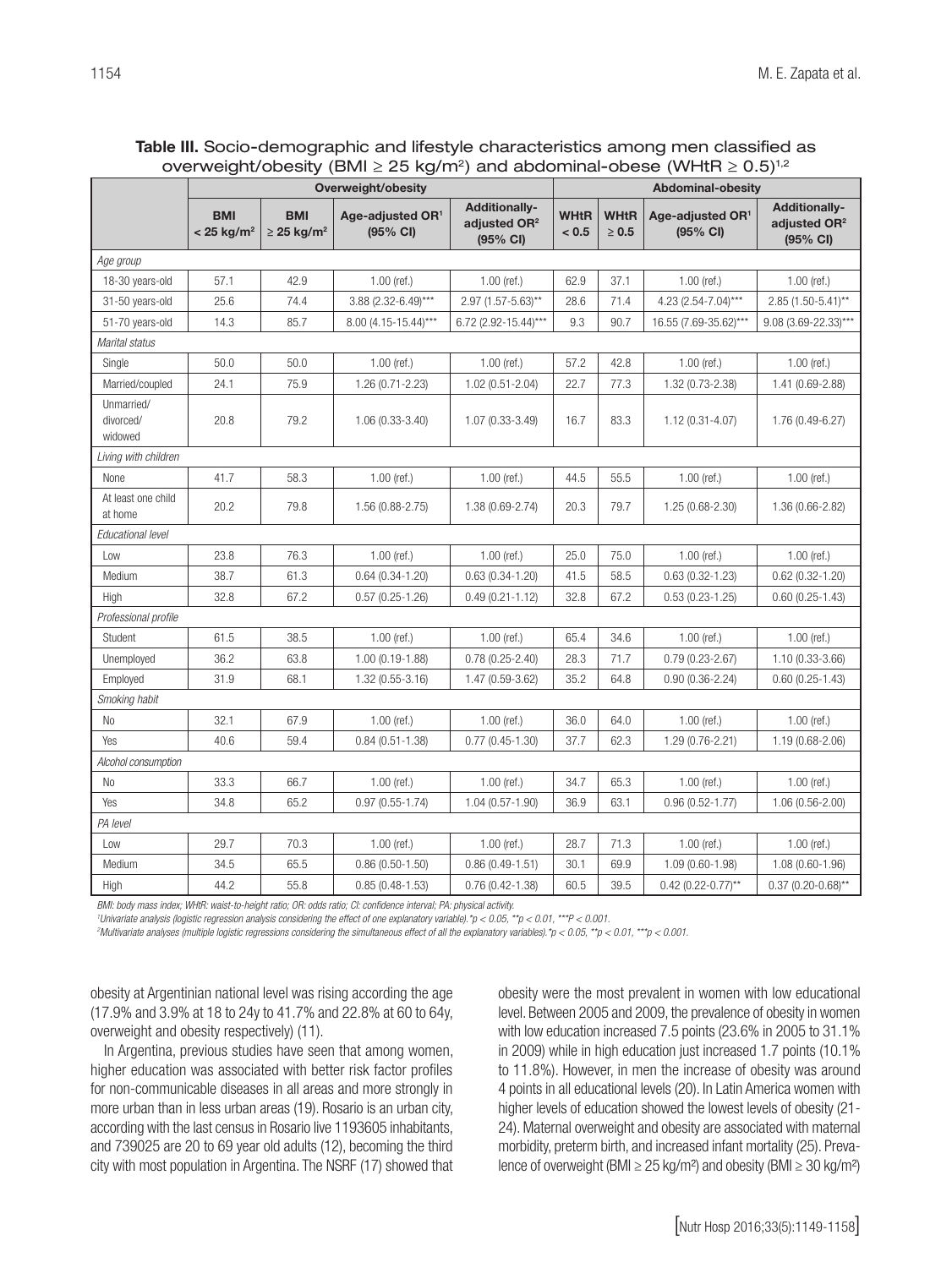| Table IV. Socio-demographic and lifestyle characteristics among women classified as                        |
|------------------------------------------------------------------------------------------------------------|
| overweight/obesity (BMI $\geq$ 25 kg/m <sup>2</sup> ) and abdominal-obese (WHtR $\geq$ 0.5) <sup>1,2</sup> |

|                             | <br>Overweight/obesity                 |                                           |                                             |                                                              | Abdominal-obesity    |                           |                                             |                                                              |  |
|-----------------------------|----------------------------------------|-------------------------------------------|---------------------------------------------|--------------------------------------------------------------|----------------------|---------------------------|---------------------------------------------|--------------------------------------------------------------|--|
|                             | <b>BMI</b><br>$< 25$ kg/m <sup>2</sup> | <b>BMI</b><br>$\geq$ 25 kg/m <sup>2</sup> | Age-adjusted<br>OR <sup>1</sup><br>(95% CI) | <b>Additionally-</b><br>adjusted OR <sup>2</sup><br>(95% CI) | <b>WHtR</b><br>< 0.5 | <b>WHtR</b><br>$\geq 0.5$ | Age-adjusted<br>OR <sup>1</sup><br>(95% CI) | <b>Additionally-</b><br>adjusted OR <sup>2</sup><br>(95% CI) |  |
| Age group                   |                                        |                                           |                                             |                                                              |                      |                           |                                             |                                                              |  |
| 18-30 years-old             | 69.6                                   | 30.4                                      | $1.00$ (ref.)                               | $1.00$ (ref.)                                                | 69.9                 | 30.1                      | 1.00 (ref.)                                 | $1.00$ (ref.)                                                |  |
| 31-50 years-old             | 39.7                                   | 60.3                                      | 3.48 (2.48-4.87)***                         | 2.29 (1.49-3.52)***                                          | 37.2                 | 62.8                      | 3.92 (2.79-5.50)***                         | $2.40(1.53-3.76)***$                                         |  |
| 51-70 years-old             | 26.3                                   | 73.7                                      | $6.43(4.38-9.43)***$                        | 4.34 (2.67-7.06)***                                          | 17.7                 | 82.3                      | 10.82 (7.09-16.51)***                       | 7.00 (4.10-11.97)***                                         |  |
| Marital status              |                                        |                                           |                                             |                                                              |                      |                           |                                             |                                                              |  |
| Single                      | 67.0                                   | 33.0                                      | 1.00 (ref.)                                 | $1.00$ (ref.)                                                | 68.6                 | 31.4                      | $1.00$ (ref.)                               | $1.00$ (ref.)                                                |  |
| Married/coupled             | 38.5                                   | 61.5                                      | $1.75(1.23 - 2.50)$ **                      | 1.49 (0.99-2.24)                                             | 33.0                 | 67.0                      | $2.14(1.49-3.09***$                         | $2.02(1.32-3.09)$ **                                         |  |
| Unmarried/divorced/ widowed | 32.6                                   | 67.4                                      | 1.25 (0.68-2.27)                            | $1.32(0.71 - 2.45)$                                          | 27.2                 | 72.8                      | 1.30 (0.69-2.46)                            | 1.49 (0.77-2.89)                                             |  |
| Living with children        |                                        |                                           |                                             |                                                              |                      |                           |                                             |                                                              |  |
| None                        | 60.8                                   | 39.2                                      | $1.00$ (ref.)                               | $1.00$ (ref.)                                                | 59.3                 | 40.7                      | $1.00$ (ref.)                               | $1.00$ (ref.)                                                |  |
| At least one child at home  | 34.2                                   | 65.8                                      | $1.98(1.45 - 2.71)$ ***                     | 1.32 (0.90-1.92)                                             | 29.6                 | 70.4                      | $2.08(1.50-2.88)***$                        | $1.21(0.81 - 1.82)$                                          |  |
| Educational level           |                                        |                                           |                                             |                                                              |                      |                           |                                             |                                                              |  |
| Low                         | 25.0                                   | 75.0                                      | $1.00$ (ref.)                               | $1.00$ (ref.)                                                | 18.7                 | 81.3                      | $1.00$ (ref.)                               | $1.00$ (ref.)                                                |  |
| Medium                      | 54.4                                   | 45.6                                      | $0.31(0.21-0.45)***$                        | $0.35(0.24 - 0.53)$ ***                                      | 52.1                 | 47.9                      | $0.22$ (0.14-0.33)***                       | $0.26(0.17 - 0.42)$ ***                                      |  |
| High                        | 64.9                                   | 35.1                                      | $0.17(0.10-0.29)$ ***                       | $0.19(0.11 - 0.33)$ ***                                      | 65.8                 | 34.2                      | $0.10(0.05 - 0.17***$                       | $0.11(0.06 - 0.20)$ ***                                      |  |
| Professional profile        |                                        |                                           |                                             |                                                              |                      |                           |                                             |                                                              |  |
| Student                     | 69.5                                   | 30.5                                      | $1.00$ (ref.)                               | $1.00$ (ref.)                                                | 70.5                 | 29.5                      | $1.00$ (ref.)                               | $1.00$ (ref.)                                                |  |
| Unemployed                  | 33.8                                   | 66.2                                      | $1.53(0.85 - 2.73)$                         | 1.12 (0.60-2.07)                                             | 26.2                 | 73.8                      | $1.94$ (1.07-3.53)*                         | 1.34 (0.70-2.58)                                             |  |
| Employed                    | 50.3                                   | 49.7                                      | 1.06 (0.64-1.76)                            | 1.17 (0.68-2.04)                                             | 48.6                 | 51.4                      | $0.98(0.58 - 1.65)$                         | 1.32 (0.74-2.36)                                             |  |
| Smoking habit               |                                        |                                           |                                             |                                                              |                      |                           |                                             |                                                              |  |
| No                          | 47.0                                   | 53.0                                      | $1.00$ (ref.)                               | $1.00$ (ref.)                                                | 43.3                 | 56.7                      | $1.00$ (ref.)                               | $1.00$ (ref.)                                                |  |
| Yes                         | 51.4                                   | 48.6                                      | $0.93(0.67 - 1.31)$                         | $0.79(0.55 - 1.12)$                                          | 51.0                 | 49.0                      | $0.80(0.57 - 1.14)$                         | $0.63(0.43 - 0.92)^{*}$                                      |  |
| Alcohol consumption         |                                        |                                           |                                             |                                                              |                      |                           |                                             |                                                              |  |
| No                          | 33.3                                   | 66.7                                      | $1.00$ (ref.)                               | $1.00$ (ref.)                                                | 37.5                 | 62.5                      | $1.00$ (ref.)                               | $1.00$ (ref.)                                                |  |
| Yes                         | 34.8                                   | 65.2                                      | $0.74(0.54 - 1.00)$                         | $0.94(0.68 - 1.30)$                                          | 49.9                 | 50.1                      | $0.64$ (0.46-0.88)**                        | $0.92(0.65 - 1.30)$                                          |  |
| PA level                    |                                        |                                           |                                             |                                                              |                      |                           |                                             |                                                              |  |
| Low                         | 48.2                                   | 51.8                                      | $1.00$ (ref.)                               | $1.00$ (ref.)                                                | 46.5                 | 53.5                      | $1.00$ (ref.)                               | $1.00$ (ref.)                                                |  |
| Medium                      | 46.3                                   | 53.7                                      | $1.07(0.77 - 1.49)$                         | $1.07(0.76 - 1.50)$                                          | 38.3                 | 61.7                      | 1.48 (1.05-2.09)*                           | $1.51$ (1.05-2.18)*                                          |  |
| High                        | 52.3                                   | 47.7                                      | 1.06 (0.68-1.66)                            | 1.28 (0.79-2.06)                                             | 57.0                 | 43.0                      | $0.82(0.52 - 1.31)$                         | $1.01(0.61 - 1.67)$                                          |  |

*BMI: body mass index; WHtR: waist-to-height ratio; OR: odds ratio; CI: confidence interval; PA: physical activity.*

*1 Univariate analysis (logistic regression analysis considering the effect of one explanatory variable). \*p < 0.05, \*\*p < 0.01, \*\*\*p < 0.001.*

has been rising in all regions, together reaching more than 70% in the Americas and the Caribbean and more than 40% in Africa by 2008 (26,27), but Americas showed the highest proportion of overweight and obese women (25).

It is well recognized that WHtR is a good predictor for morbidity and mortality (28). Even though BMI is commonly used as a measure of overall adiposity and classify risk level to various chronic illnesses (29,32), growing evidence suggests that a central (abdominal) fat distribution pattern, evidenced by a higher waist circumference or WHtR, might be a better measure of risk (33-41). Growing and strong evidence supports the use of the WHtR as a more sensitive measurement than BMI as an early warning of health risks (42-44) and it could be more closely associated with central obesity than BMI (45) and even better than waist circumference by the adjustment to different statures (46,47). The risk level in the current study was rated to WHtR  $\geq$  0.50, according this cut off point the prevalence of abdominal obesity was 57.5%. The risk level across gender was also increased, with WHtR of 63.5% and 54.8% among men and women, respectively, with men to have more central obesity than women ( $p < 0.005$ ). In Argentina, population-based studies which used WHtR to estimate central obesity were not found. In Bahia (Brazil) the observed prevalence was 65,3% among women and 44,5% in men (48), while in Florianópolis (Brasil) was 38,9% and 50,5%, respectively (49).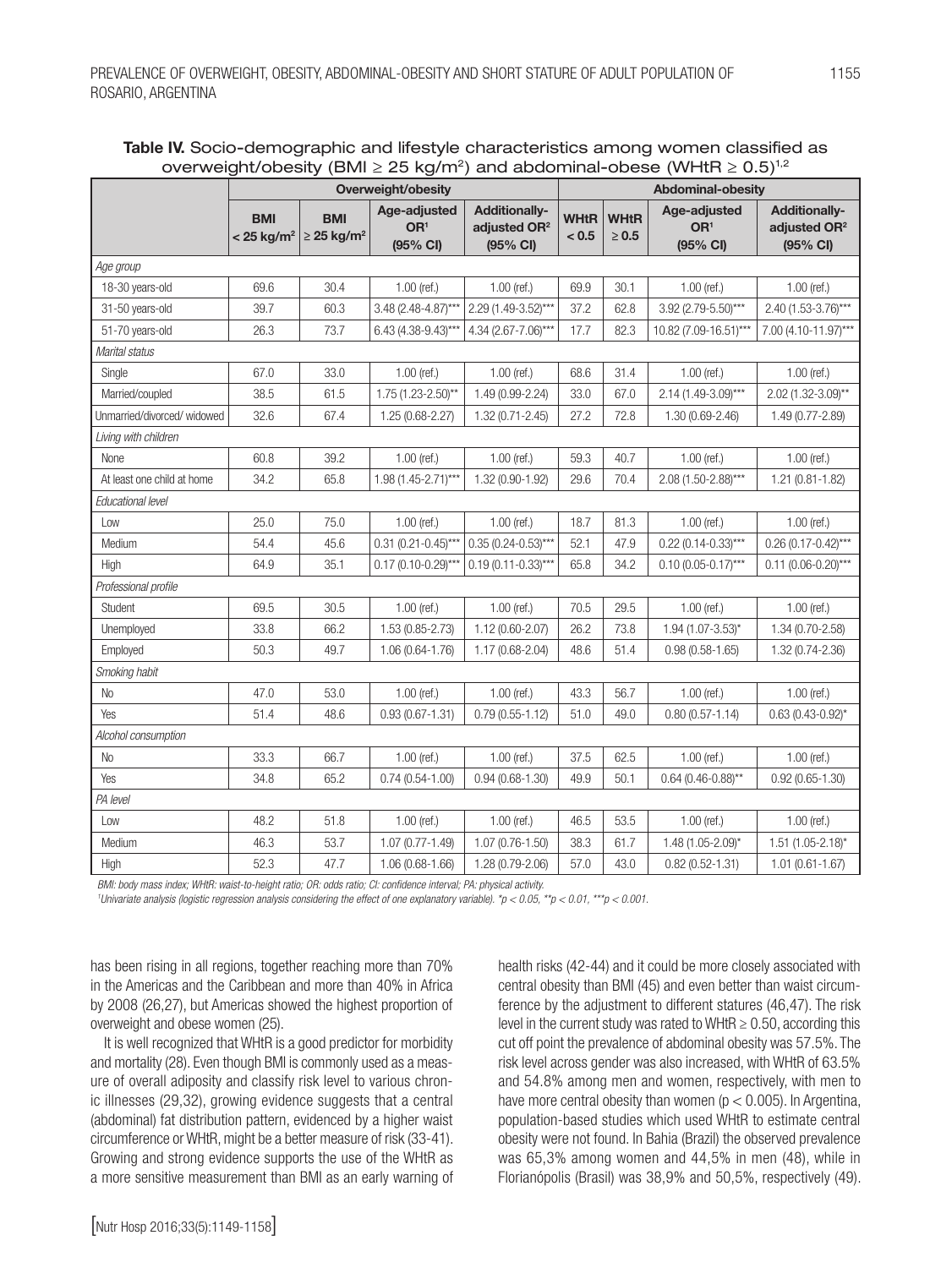### Table V. Socio-demographic and lifestyle characteristics among adult population classified as short stature  $(<sub>0</sub>10)<sup>1,2</sup>$

|                            | $\sim$<br>Men            |                     |                                             |                                                              | Women             |                             |                                             |                                                              |
|----------------------------|--------------------------|---------------------|---------------------------------------------|--------------------------------------------------------------|-------------------|-----------------------------|---------------------------------------------|--------------------------------------------------------------|
|                            | <b>Height</b><br>$<$ p10 | Height<br>$\ge$ p10 | Age-adjusted<br>OR <sup>1</sup><br>(95% CI) | <b>Additionally-</b><br>adjusted OR <sup>2</sup><br>(95% CI) | Height<br>$<$ p10 | <b>Height</b><br>$\geq$ p10 | Age-adjusted<br>OR <sup>1</sup><br>(95% CI) | <b>Additionally-</b><br>adjusted OR <sup>2</sup><br>(95% CI) |
| Age group                  |                          |                     |                                             |                                                              |                   |                             |                                             |                                                              |
| 18-30 years-old            | 7.1                      | 92.9                | $1.00$ (ref.)                               | $1.00$ (ref.)                                                | 9.7               | 90.3                        | $1.00$ (ref.)                               | $1.00$ (ref.)                                                |
| 31-50 years-old            | 6.8                      | 93.2                | $0.94(0.37 - 2.40)$                         | $1.09(0.33-3.64)$                                            | 17.3              | 82.7                        | $1.95(1.21-3.14)$ **                        | 1.56 (0.85-2.87)                                             |
| 51-70 years-old            | 12.2                     | 87.8                | 1.81 (0.75-4.38)                            | 1.36 (0.37-4.99)                                             | 25.3              | 74.7                        | $3.15(1.96-5.07***$                         | $2.01(1.06-3.81)^{*}$                                        |
| Marital status             |                          |                     |                                             |                                                              |                   |                             |                                             |                                                              |
| Single                     | 8.6                      | 91.4                | $1.00$ (ref.)                               | $1.00$ (ref.)                                                | 12.1              | 87.9                        | $1.00$ (ref.)                               | $1.00$ (ref.)                                                |
| Married/coupled            | 7.7                      | 92.3                | $0.52(0.20-1.38)$                           | $0.38(0.11 - 1.31)$                                          | 17.5              | 82.5                        | 1.00 (0.62-1.62)                            | $0.91(0.53 - 1.56)$                                          |
| Unmarried/divorced/widowed | 12.5                     | 87.5                | $0.78(0.17 - 3.56)$                         | $0.72(0.13-3.94)$                                            | 25.0              | 75.0                        | 1.12 (0.56-2.26)                            | 1.22 (0.59-2.51)                                             |
| Living with children       |                          |                     |                                             |                                                              |                   |                             |                                             |                                                              |
| None                       | 8.9                      | 91.1                | $1.00$ (ref.)                               | $1.00$ (ref.)                                                | 18.6              | 81.4                        | $1.00$ (ref.)                               | $1.00$ (ref.)                                                |
| At least one child at home | 8.1                      | 91.9                | $0.93(0.42 - 2.06)$                         | 1.84 (0.63-5.35)                                             | 14.4              | 85.6                        | $1.04(0.71 - 1.54)$                         | $0.76(0.48-1.20)$                                            |
| Educational level          |                          |                     |                                             |                                                              |                   |                             |                                             |                                                              |
| Low                        | 15.0                     | 85.0                | $1.00$ (ref.)                               | $1.00$ (ref.)                                                | 23.1              | 76.9                        | $1.00$ (ref.)                               | $1.00$ (ref.)                                                |
| Medium                     | 7.4                      | 92.6                | $0.50(0.22 - 1.12)$                         | $0.47(0.20-1.11)$                                            | 14.7              | 85.3                        | $0.66$ (0.44-0.99)*                         | $0.73(0.46-1.15)$                                            |
| High                       | 3.3                      | 96.7                | $0.20(0.04 - 0.91)^{*}$                     | $0.26(0.05-1.28)$                                            | 10.8              | 89.2                        | $0.44(0.22 - 0.87)^{*}$                     | $0.57(0.27 - 1.21)$                                          |
| Professional profile       |                          |                     |                                             |                                                              |                   |                             |                                             |                                                              |
| Student                    | 7.7                      | 92.3                | $1.00$ (ref.)                               | $1.00$ (ref.)                                                | 9.5               | 90.5                        | $1.00$ (ref.)                               | $1.00$ (ref.)                                                |
| Unemployed                 | 19.1                     | 80.9                | 2.14 (0.36-12.70)                           | 2.66 (0.43-16.45)                                            | 19.0              | 81.0                        | $1.04(0.44 - 2.45)$                         | $0.94(0.38 - 2.29)$                                          |
| Employed                   | 6.7                      | 93.3                | $0.72(0.15-3.52)$                           | 1.10 (0.20-5.98)                                             | 16.6              | 83.4                        | $1.16(0.54 - 2.50)$                         | 1.30 (0.57-2.97)                                             |
| Smoking habit              |                          |                     |                                             |                                                              |                   |                             |                                             |                                                              |
| No                         | 8.7                      | 91.3                | $1.00$ (ref.)                               | $1.00$ (ref.)                                                | 8.7               | 91.3                        | $1.00$ (ref.)                               | $1.00$ (ref.)                                                |
| Yes                        | 7.5                      | 92.5                | $0.93(0.40 - 2.18)$                         | 1.03 (0.42-2.55)                                             | 7.5               | 92.5                        | $1.02(0.66 - 1.58)$                         | 1.08 (0.69-1.70)                                             |
| Alcohol consumption        |                          |                     |                                             |                                                              |                   |                             |                                             |                                                              |
| No                         | 12.0                     | 88.0                | $1.00$ (ref.)                               | $1.00$ (ref.)                                                | 20.9              | 79.1                        | $1.00$ (ref.)                               | $1.00$ (ref.)                                                |
| Yes                        | 7.4                      | 92.6                | $0.59(0.26-1.35)$                           | $0.66(0.27 - 1.56)$                                          | 13.7              | 86.3                        | $0.64$ (0.44-0.93)*                         | $0.70(0.47 - 1.04)$                                          |
| PA level                   |                          |                     |                                             |                                                              |                   |                             |                                             |                                                              |
| Low                        | 8.7                      | 91.3                | $1.00$ (ref.)                               | $1.00$ (ref.)                                                | 19.4              | 80.6                        | $1.00$ (ref.)                               | $1.00$ (ref.)                                                |
| Medium                     | 11.5                     | 88.5                | 1.38 (0.63-3.03)                            | 1.12 (0.48-2.62)                                             | 13.8              | 86.2                        | $0.65(0.43 - 0.99)^{*}$                     | $0.60$ (0.38-0.92)*                                          |
| High                       | 3.5                      | 96.5                | $0.43(0.12 - 1.56)$                         | $0.39(0.10-1.48)$                                            | 10.3              | 89.7                        | $0.54(0.28-1.06)$                           | $0.57(0.29 - 1.14)$                                          |
| BMI (kg/m <sup>2</sup> )   |                          |                     |                                             |                                                              |                   |                             |                                             |                                                              |
| < 25                       | $7.0\,$                  | 93.0                | $1.00$ (ref.)                               | $1.00$ (ref.)                                                | 10.9              | 89.1                        | $1.00$ (ref.)                               | $1.00$ (ref.)                                                |
| $\geq 25$                  | 9.1                      | 90.9                | 1.08 (0.46-2.56)                            | $0.98(0.28-3.43)$                                            | 21.5              | 78.5                        | $1.74(1.14 - 2.64)^{*}$                     | $0.85(0.47 - 1.53)$                                          |
| <b>WHtR</b>                |                          |                     |                                             |                                                              |                   |                             |                                             |                                                              |
| $< 0.5$                    | 5.9                      | 94.1                | $1.00$ (ref.)                               | $1.00$ (ref.)                                                | 8.4               | 91.6                        | $1.00$ (ref.)                               | $1.00$ (ref.)                                                |
| $\geq 0.5$                 | 9.8                      | 90.2                | $1.40(0.55-3.60)$                           | 1.35 (0.36-5.04)                                             | 22.8              | 77.2                        | $2.53(1.59-4.03)***$                        | $2.83(1.47 - 5.46)$ **                                       |

*BMI: body mass index; WHtR: waist-to-height ratio; PA: physical activity.*

*<sup>1</sup>Multivariate analysis (multiple logistic regression analysis considering the effect of one explanatory variable adjusted for age (continuous)). \*p < 0.05, \*\*p < 0.01, \*\*\* p <0.001.* 

*2 Multivariate analyses (multiple logistic regressions considering the simultaneous effect of all the explanatory variables).\*p < 0.05, \*\*p < 0.01, \*\*\*p < 0.001.*

In Chile the prevalence of WHtR among people of rural area was 57.6% in women and 51% in men (50), while in other Chilean study considering WHtR>0.55, 55.6% of adult population were abdominally obese (51).

Women showed higher prevalence of short stature, although the prevalence decreases according to age increase, which could be related to better living conditions that those underwent by the Argentinian population in the past decades. In last five dec-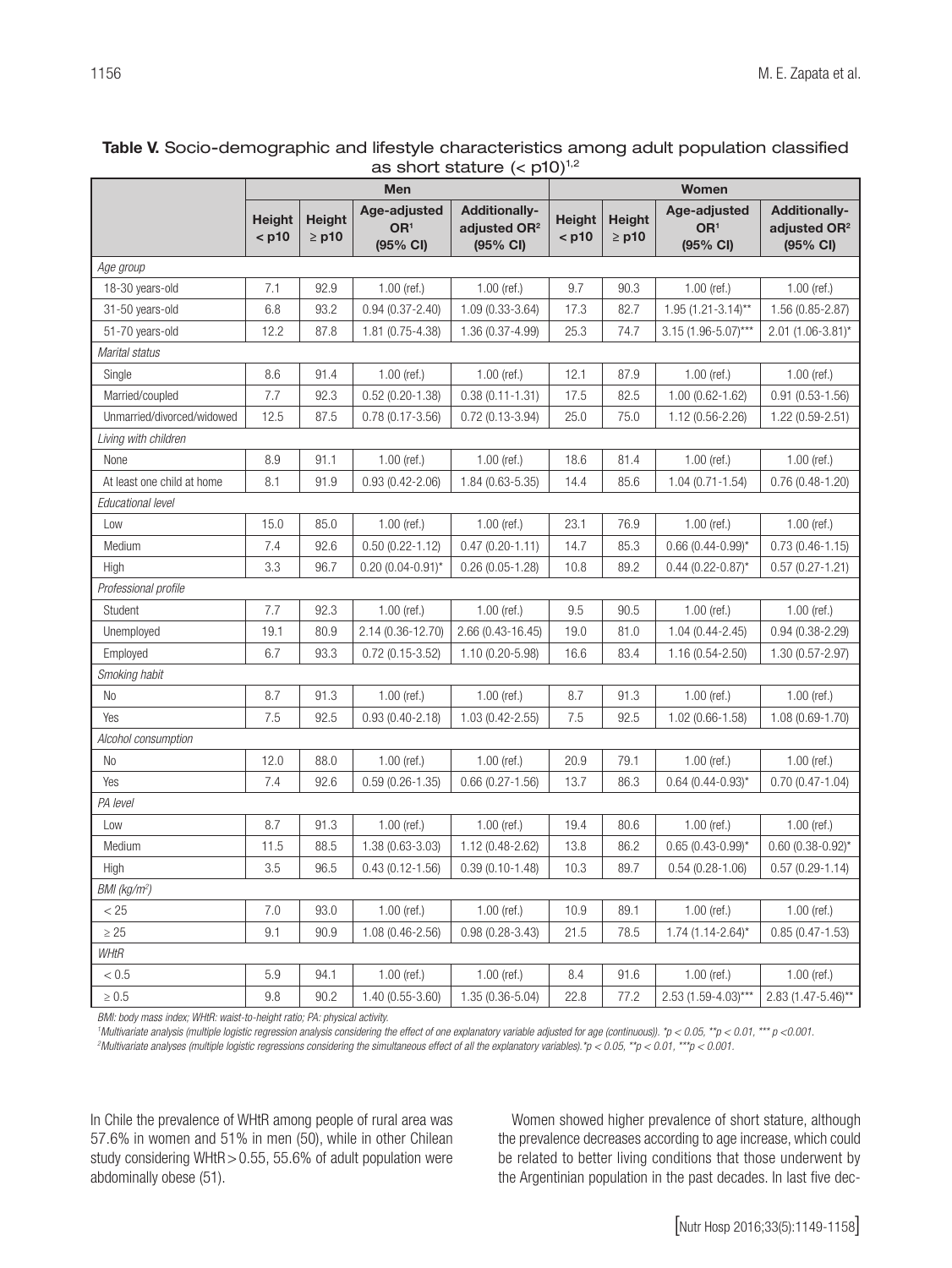ades the life expectancy increased 11 years (65 years in 1960 and 76 years in 2012 in whole population, and from 68.2 years to 79.8 years in female (52)), and the mortality under 5 years dropped from 73.3 per 1000 in 1969 to 13.3 per 1000 in 2013 (52). The improvement of health care and health conditions has contributed to reduce the prevalence of short stature in women, which is in conjunction with the decrease of iron deficiency anaemia and hence the risk of death of the mother at delivery. Maternal short stature is a risk factor for caesarean delivery, and largely related to cephalopelvic disproportion (53). It is well known that maternal height influences offspring linear growth over the growing period, which includes genetic and non-genetic factors, including nutrition-related intergenerational influences on growth that prevent the attainment of genetic height potential in low- and middle-income countries (54-57).

Short stature was associated with overweight and abdominal obesity in women but not in men, several studies have shown that short adult stature, a marker for early undernutrition, is a risk factor for obesity among women, but not men (58-64).

#### STRENGTHS AND LIMITATIONS OF THE STUDY

This is the first study that analyzes nutritional status and food habits of adult population of Rosario (Argentina). The main strength of the present study includes a large population-based sample that provides greater support for generalization, and take the sample in the six districts of the city ensures the inclusion of individuals of different geographical points. The use of anthropometric measurements in replacement of the self-report is other advantage of the present study. However, this article also has several limitations. First, the cross-sectional study design reduced the ability to show causality compared with longitudinal studies. Second, questionnaires have inherent limitations, mainly because they are subjective in nature.

#### **CONCLUSIONS**

The current study was able to detect a high prevalence of overweight and obesity among adult population in Rosario, increasing the risk of many health conditions that may imply high health care expenses in the next future. Short stature, a marker for early undernutrition, was most prevalent among women than in men, with lower prevalence among younger women.

Argentina, like other countries in the region, is now in a post nutritional transition stage, with high prevalence of overweight and obesity. Then, the nutrition policy, which has been successful in reducing undernutrition in the past decades, now it should be focused in to decrease the prevalence of obesity with integral strategies which should include nutrition in early life and during reproductive age, as well to promote physical activity, food and nutrition education, and industry and marketing food regulation.

#### ACKNOWLEDGMENTS

We are grateful to the participants of the study and also to the students who collaborated in data collection: Antonela Fé, Antonela Fiori, Juliana Francione, Guillermina Giorello, María Mercedes Giusti, Mercedes Gordillo Franco, Sofía Macarena Hernández, Virginia Marzioni, María Celeste Piva, Caren Sánchez, Ivana Traglia, Luciana Quattrocchi. *Funding:* Bank of Santander (PhD Programme Santander-Iberoamérica grant 314 to Maria Elisa Zapata). Spanish Ministry of Health and Consumption Affairs (Projects 14/00636, Red Predimed-RETIC RD06/0045/1004, and CIBEROBN CB12/03/30038), Grant of support to research groups no. 35/2011 (Balearic Islands Gov.), EU FEDER funds.

#### **REFERENCES**

- 1. Popkin BM: The nutrition transition and obesity in the developing world. J Nutr 2001;131(3):871S-873S.
- 2. Popkin BM, Gordon-Larsen P: The nutrition transition: worldwide obesity dynamics and their determinants. Int J Obes Relat Metab Disord 2004;28(3):S2-S9.
- 3. World Health Organization: Global Health Risks. Mortality and burden of disease attributable to selected major risks. Geneva; 2009.
- 4. Pérez Rodrigo C. Current mapping of obesity. Nutr Hosp 2013; 28(5):21-31.
- 5. Vio F, Albala C. Nutrition policy in the Chilean transition. Public Health Nutr 2000;3(1):49-55.
- 6. Albala C, Vio F, Kain J, Uauy R. Nutrition transition in Latin America: the case of Chile. Nutr Rev 2001;59(6):170-6.
- 7. Albala C, Vio F, Kain J, Uauy R. Nutrition transition in Chile: determinants and consequences. Public Health Nutr 2002;5(1A):123-8.
- 8. Rivera JA, Barquera S, González-Cossio T, Olaiz G, Sepulveda J. Nutrition transition in Mexico and in other Latin American countries. Nutr Rev 2004;62(7):s149-s157.
- 9. Popkin BM, Slining MM: New dynamics in global obesity facing low- and middle-income countries. Obes Rev 2013;14(02):11-20.
- 10. Ministerio de Salud de la Nación: Encuesta Nacional de Nutrición y Salud; 2007.
- 11. Ministerio de Salud de la Nación. Encuesta Nacional de Factores de Riesgo. Argentina 2005. Informe de resultados [National Survey of Risk Factors for Noncommunicable Diseases]; 2005.
- 12. Instituto Nacional de Estadísticas y Censos: Censo nacional de población, hogares y viviendas; 2010.
- 13. Browning LM, Hsieh SD, Ashwell M. A systematic review of waist-to-height ratio as a screening tool for the prediction of cardiovascular disease and diabetes: 0.5 could be a suitable global boundary value. Nutr Res Rev 2010;23:247-69.
- 14. Ministerio de Salud de la Nación. Gráfico elaborado a partir del Estudio multicéntrico de la OMS sobre patrón de crecimiento, 2006; y Lejarraga H y Orfila G. Archivos Argentinos de Pediatría 1987; 85:209. In Evaluación del estado nutricional de niños, niñas, adolescentes y embarazadas mediante antropometría. República Argentina; 2007.
- 15. Guidelines for Data Processing and Analysis of the International Physical Activity Questionnaire (IPAQ). Short and Long Forms. [https://sites.google. com/site/theipaq/.]
- 16. International physical activity questionnaire: Guidelines for Data Processing and Analysis of the International Physical Activity Questionnaire (IPAQ), short and long forms; 2005.
- 17. Ministerio de Salud de la Nación: Segunda Encuesta Nacional de Factores de Riesgo para enfermedades no transmisibles; 2011.
- 18. Ministerio de Salud de la Nación: 3.a Encuesta Nacional de Factores de Riesgo para enfermedades no transmisibles. Presentación de los principales resultados; 2014.
- 19. Fleischer NL, Díez Roux AV, Alazraqui M, Spinelli H, De Maio F. Socioeconomic Gradients in Chronic Disease Risk Factors in Middle-Income Countries: Evidence of Effect Modification by Urbanicity in Argentina. Am J Public Health 2011;101(2):294-301.